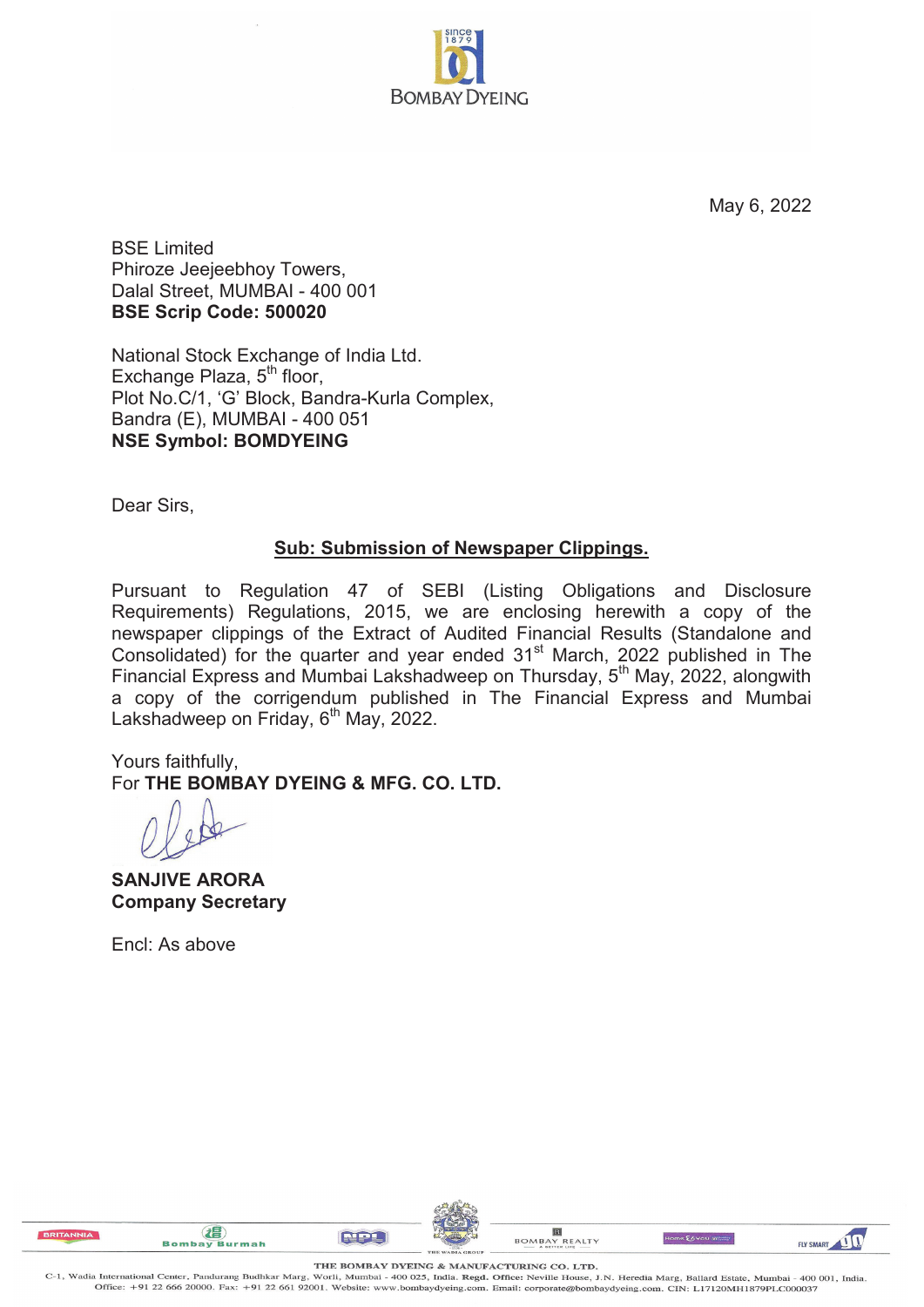#### THURSDAY, MAY 5, 2022

#### WWW.FINANCIALEXPRESS.COM

**FINANCIAL EXPRESS** 



# **d** Bombay Dyeing

#### THE BOMBAY DYEING AND MANUFACTURING COMPANY LIMITED

Neville House, J. N. Heredia Marg, Ballard Estate, Mumbai-400 001

Tel No. 022-66620000. Fax 022-66192001. Website: www.bombaydyeing.com Email:grievance\_redressal\_cell@bombaydyeing.com

CIN: L17120MH1879PLC000037

Extract of Audited Financial Results (Standalone and Consolidated) for the quarter and year ended March 31, 2022

|     |                                                                                               |                      |                 |           |                   |           |                      |             |           |                   | $(v \cup v \cup e)$ |  |  |
|-----|-----------------------------------------------------------------------------------------------|----------------------|-----------------|-----------|-------------------|-----------|----------------------|-------------|-----------|-------------------|---------------------|--|--|
|     |                                                                                               | <b>Standalone</b>    |                 |           |                   |           | Consolidated         |             |           |                   |                     |  |  |
| Sr. |                                                                                               | <b>Quarter Ended</b> |                 |           | <b>Year Ended</b> |           | <b>Quarter Ended</b> |             |           | <b>Year Ended</b> |                     |  |  |
| No. | <b>Particulars</b>                                                                            | March 31,            | <b>December</b> | March 31, | March 31,         | March 31, | March 31,            | December    | March 31, | March 31,         | March 31,           |  |  |
|     |                                                                                               | 2022                 | 31, 2021        | 2021      | 2022              | 2021      | 2022                 | 31, 2021    | 2021      | 2022              | 2021                |  |  |
|     |                                                                                               | (Audited)            | (Unaudited)     | (Audited) | (Audited)         | (Audited) | Audited)             | (Unaudited) | (Audited) | (Audited)         | (Audited)           |  |  |
|     | Total income from operations                                                                  | 608.16               | 592.80          | 507.75    | 2,106.22          | 1,225.71  | 608.16               | 592.80      | 507.75    | 2,106.22          | 1,225.71            |  |  |
|     | Net Profit/(Loss) for the period (before share of profit of associates and exceptional items) | (36.92)              | (31.53)         | (103.47)  | (301.34)          | (564.32)  | (36.92)              | (31.53)     | (103.47)  | (301.34)          | (564.32)            |  |  |
|     | Net Profit/(Loss) for the period before tax (after Exceptional items)                         | (37.37)              | (264.11)        | (103.47)  | (534.37)          | (506.54)  | (37.39)              | (264.08)    | (103.44)  | (534.26)          | (506.33)            |  |  |
|     | Net Profit / (Loss) for the period from continuing operations after tax                       | (41.73)              | (217.35)        | (166.77)  | (460.45)          | (469.10)  | (41.75)              | (217.32)    | (166.74)  | (460.34)          | (468.89)            |  |  |
|     | Net Profit / (Loss) for the period from discontinued operations after tax                     |                      |                 |           |                   |           | 0.01                 |             |           | 0.02              | (0.24)              |  |  |
| 6   | Net Profit/(Loss) for the period after tax                                                    | (41.73)              | (217.35)        | (166.77)  | (460.45)          | (469.10)  | (41.74)              | (217.32)    | (166.74)  | (460.32)          | (469.13)            |  |  |
|     | Other comprehensive income (net of tax)                                                       |                      |                 |           |                   |           |                      |             |           |                   |                     |  |  |
|     | (i) Items that will not be reclassified to profit or loss                                     | (104.13)             | (15.24)         | (75.62)   | (102.06)          | 218.43    | (104.13)             | (15.24)     | (75.68)   | (102.08)          | 218.37              |  |  |
|     | (ii) Items that will be reclassified to profit or loss                                        |                      |                 |           |                   |           |                      |             | 0.02      |                   | 0.01                |  |  |
| 8   | Total comprehensive income for the Period                                                     | (145.86)             | (232.59)        | (242.39)  | (562.51)          | (250.67)  | (145.87)             | (232.56)    | (242.40)  | (562.40)          | (250.75)            |  |  |
|     | Paid-up Equity Share Capital (Face value per share: ₹2)                                       | 41.31                | 41.31           | 41.31     | 41.31             | 41.31     | 41.31                | 41.31       | 41.31     | 41.31             | 41.31               |  |  |
|     | 10 Other Equity                                                                               |                      |                 |           | (799.75)          | (237.24)  |                      |             |           | (771.94)          | (209.54)            |  |  |
|     | 11 Earnings per share (of ₹2 each) (Not Annualised)                                           |                      |                 |           |                   |           |                      |             |           |                   |                     |  |  |
|     | (from continuing and discontinued operations)                                                 |                      |                 |           |                   |           |                      |             |           |                   |                     |  |  |
|     | (a) Basic (₹)                                                                                 | (2.02)               | (10.52)         | (8.07)    | (22.29)           | (22.71)   | (2.02)               | (10.52)     | (8.07)    | (22.29)           | (22.71)             |  |  |
|     | (b) Diluted (₹)                                                                               | (2.02)               | (10.52)         | (8.07)    | (22.29)           | (22.71)   | (2.02)               | (10.52)     | (8.07)    | (22.29)           | (22.71)             |  |  |

The above is an extract of the detailed format of quarterly financial results filed with the stock exchanges under Regulation 33 of the SEBI (Listing Obligations and Disclosure Requirements) Regulations, 2015. The full for quarterly financial results are available on the stock exchange websites viz, www.bseindia.com and www.nseindia.com. The same is also available on the Company's website viz, www.bombaydveing.com

 $\overline{\phantom{a}}$ The above results which are published in accordance with Regulation 33 of the SEBI (Listing Obligations and Disclosure Requirements) Regulations, 2015 as modified by Circular No. CIR/CFD/FAC/62/2016 dated July 5, 2016 have reviewed and recommended by the Audit Committee and approved by the Board of Directors of the Company at their respective meetings held on February 10, 2022. The financial results of the Company have been prepared in accor with the Indian Accounting Standards (Ind AS) as prescribed under Section 133 of the Companies Act, 2013 read with relevant rules issued thereunder and the other accounting principles generally accepted in India. The figur last quarter of the current year and previous year as reported in these financial results are balancing figures between the audited figures of the financial year and published year to date figures upto the end of the third relevant financial year, which were subjected to limited review.

3 a In terms of Ind AS 115 on "Revenue from Contract with Customers", Revenue from present real estate project of ICC Towers is recognised 'at a point in time', that is, upon receipt of Occupancy Certificate. Occupancy Cer first phase, second phase and third phase is received during the year ended March 31, 2019, March 31, 2020 and March 31, 2022, respectively. Revenue includes net income arising on cancellation of contracts on non-fulfilmen payment terms by customers.

3 b Since the nature of real estate activities being carried out by the Company is such that profits/ losses from transactions of such activities, do not necessarily accrue evenly over the year, results of a quarter may no profits / losses for the year.

Section 115BAA in the Income-tax Act, 1961 provides an option to the Company for paying Income Tax at reduced rates as per the provisions/conditions defined in the said section. While the Company is continuing to provide a consider the payment of income tax at the old rates, deferred tax assets and liabilities are measured at the reduced rates at which such deferred tax assets/liabilities are expected to be realised or settled

5 Exceptional items for the year ended March 31, 2022, represent the net impact of reversal of revenue of ₹101.77 crores and provisions on collection of ₹131.26 crores, in veiw of litigated matters pertaining to Real Estat

COVID-19 has impacted business operations of the Company, its manufacturing, sales, as also revenue of real estate operations, cashflows, etc. The Company has taken into account the possible impact of COVID-19 in preparati financial results, including its assessment of going concern assumption and the recoverability of the carrying value of the assets, if any. The Company is continuously monitoring the situation and does nor foresee any sign on the operations and the financial position of the Company as at March 31, 2022.

Foreign Subsidiary, PT Five Star Textile Indonesia (PTFS) is included in consolidated results and consolidated segment assets and consolidated segment liabilities, which is classified as a discontinued operation in accorda  $\overline{7}$ 105 in 'Non-Current Assets Held for Sale and Discontinued Operations'

FOR THE BOMBAY DYEING AND MANUFACTURING COMPANY LIMITED

**NUSLI N. WADIA** CHAIRMAN  $(DIN-00015731)$ 

Mumbai: May 4, 2022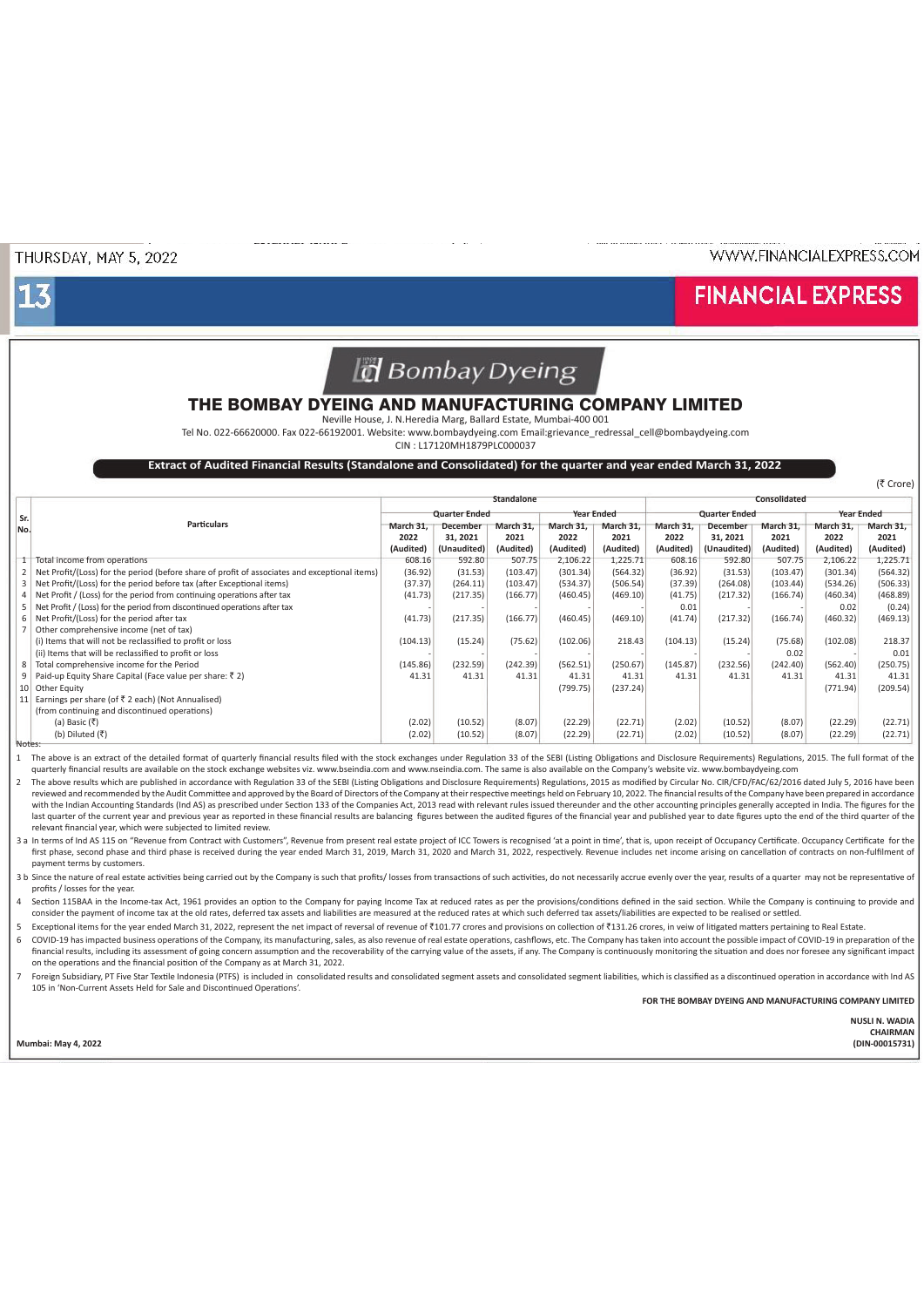#### गुरूवार, दि. ०५ मे २०२२

## **d** Bombay Dyeing

## दि बॉम्बे डाईंग ॲंण्ड मॅन्युफॅक्चरिंग कंपनी लिमिटेड

नेविक्ले हाऊस, जे. एन. हेरेडिया मार्ग, बॅलार्ड इस्टेट, मुंबई–४०० ००१. तुर.क.:०२२–६६६२००००. फॅक्स क्र.:०२२–६६१९२००१.<br>वेबसाईट: www.bombaydyeing.com, ई–मेलः grievance\_redressal\_cell@bombaydyeing.com, CIN:L17120MH1879PLC00003

३१ मार्च, २०२२ रोजी संपलेल्या तिमाही व वर्षाकरिता लेखापरिक्षित (एकमेव व एकत्रित) वित्तीय निष्कर्षाचा अहवाल

|      |                                                                                           |              |                |              |              |              |              |                |              |              | (रू.कोटीत)   |  |  |
|------|-------------------------------------------------------------------------------------------|--------------|----------------|--------------|--------------|--------------|--------------|----------------|--------------|--------------|--------------|--|--|
|      |                                                                                           |              | एकमेव          |              |              |              |              | एकत्रित        |              |              |              |  |  |
|      |                                                                                           |              | संपलेली तिमाही |              |              | संपलेली वर्ष |              | संपलेली तिमाही |              |              | संपलेली वर्ष |  |  |
| अ.   | तपशिल                                                                                     | 39.03.2022   | 39.92.2029     | 39.03.2029   | 39.03.2022   | 39.03.2029   | 39.03.2022   | 39.92.2029     | 39.03.2029   | 39.03.2022   | 39.03.2029   |  |  |
| क्र. |                                                                                           | लेखापरिक्षीत | अलेखापरिक्षीत  | लेखापरिक्षीत | लेखापरिक्षीत | लेखापरिक्षीत | लेखापरिक्षीत | अलेखापरिक्षीत  | लेखापरिक्षीत | लेखापरिक्षीत | लेखापरिक्षीत |  |  |
|      | कार्यचलनातून एकूण उत्पन्न                                                                 | 3P.303       | 492.60         | 4010.194     | 5,908.55     | 9,224.09     | 806.98       | 482.60         | 4019.194     | 5' dog' 55   | 9,224.09     |  |  |
|      | २.  कालावधीकरिता निव्वळ नफा/(तोटा)(सहकारी नफा हिस्सा व अपवादात्मक बाबपूर्व)               | (રૂદ્.૬ર)    | (३१.५३)        | (903.80)     | (309.38)     | (५६४.३२)     | (36.85)      | (३१.५३)        | (903.80)     | (३०१.३४)     | (488.33)     |  |  |
|      | ३.   करपूर्व कालावधीकरिता निव्वळ नफा/(तोटा)(अपवादात्मक बाबनंतर)                           | (30.30)      | (२६४.११)       | (903.80)     | (438.36)     | (५०६.५४)     | (30.38)      | (२६४.०८)       | (१०३.४४)     | (५३४.२६)     | (५०६.३३)     |  |  |
|      | ४.   करानंतर अविरत कार्यचलनातून कालावधीकरिता निव्वळ नफा/(तोटा)                            | (89.03)      | (२१७.३५)       | (१६६.७७)     | (४६०.४५)     | (४६९.१०)     | (89.04)      | (340.35)       | (१९६.७५)     | (४६०.३४)     | (४६८.८९)     |  |  |
|      | करानंतर खंडीत कार्यचलनातून कालावधीकरिता निव्वळ नफा/(तोटा)                                 |              |                |              |              |              | 0.09         |                |              | 0.03         | (0.38)       |  |  |
|      | ६. किरानंतर कालावधीकरिता निव्वळ नफा/(तोटा)                                                | (89.03)      | (२१७.२४)       | (१६६.७७)     | (860.84)     | (४६९.१०)     | (89.08)      | (२१७.३२)       | (१९६.७४)     | (४६०.३२)     | (४६९.१३)     |  |  |
|      | ७.  इतर सर्वंकष उत्पन्न (कराच्या एकूण)                                                    |              |                |              |              |              |              |                |              |              |              |  |  |
|      | १) बाब जे नफा किंवा तोटामध्ये पुनवर्गीकृत केले जाणार नाही                                 | (908.93)     | (99.28)        | (04.52)      | (902.05)     | 296.83       | (१०४.१३)     | (94.38)        | (७५.६८)      | (१०२.०८)     | 296.30       |  |  |
|      | २) बाब जे नफा किंवा तोटामध्ये पुनवर्गीकृत केले जाईल                                       |              |                |              |              |              |              |                | 0.02         |              | 0.09         |  |  |
|      | ८.   कालावधीकरिता एकूण सर्वंकष उत्पन्न                                                    | (१४५.८६)     | (२३२.५९)       | (585'38)     | (५६२.५१)     | (४५०.६७)     | (984.CO)     | (२३२.५६)       | (२४२.४०)     | (५६२.४०)     | (240.194)    |  |  |
|      | ,  भरणा केलेले समभाग भांडवल (दर्शनी मूल्य प्रतिभाग रू.२/–)                                | 89.39        | 89.39          | 89.39        | 89.39        | 89.39        | 89.39        | 89.39          | 89.39        | 89.39        | 89.39        |  |  |
|      | १०.डितर समभाग                                                                             |              |                |              | (1099.104)   | (330.58)     |              |                |              | (७७१.९४)     | (२०९.५४)     |  |  |
|      | ११. उत्पन्न प्रतिभाग (रू.२/ – प्रत्येकी) (वार्षिकीकरण नाही) (खंडीत व अखंडीत कार्यचलनातून) |              |                |              |              |              |              |                |              |              |              |  |  |
|      | अ) मूळ                                                                                    | (5.05)       | (90.92)        | (८.०७)       | (35.56)      | (२२.७१)      | (5.05)       | (90.92)        | (6.00)       | (35.56)      | (२२.७१)      |  |  |
|      | ब) सौमिकत                                                                                 | (3.05)       | (१०.५२)        | (6.00)       | (२२.२९)      | (२२.७१)      | (२.०२)       | (१०.५२)        | (6.00)       | (33.56)      | (२२.७१)      |  |  |

 $\overline{R}$ 

१. सेबी (लिस्टिंग ऑब्लोशन्स ॲण्ड अदर डिस्क्लोजर रिक्नायमेंट्स) रेयुलेशन २०१५ च्या नियम ३३ अन्ये स्टॉक एक्सचेसहर कण्यात आलेली त्रैमासिक निका अधिक प्रियाला आहे. त्रैमासिक वित्तीय निष्कर्षाचे संपूर्ण नमुना कंपनीच्या www.bombaydyeing.com वेबसाईटवर आणि स्टॉक एक्सचेंजच्या www.bseindia.com व www.nseindia.com वेबसाईटवर उपलब्ध आहे.

२. परिपत्रक क्र. सीआयआर/सीएफडी/एफएसी/६२/२०१६ दि.५ जुलै, २०१६ द्वारे २०१६ करबलुसार सक सेबी (लिस्टिंग ऑब्लिशन्स ऑप्ड अदर डिस्कलोजर रिकायसेंट्स) रेणुलेशन २०१५ च्या नियम ३३ अन्वये प्रसिद्ध करण्यात आले आहेत. जे लेखासमितीद्वारे करण्यात आले आणि दि.१० फेब्रुवारी, २०२२ रोजी झालेल्या संचालक मंडळाच्या सभेत मान्य करण्यात आले. सद विवीय निष्कर्ष करमा २३२ सहवाचिता भारतात सर्वसाधारणपणे स्विकृत इतर लेखाप्रमाणनुसार भारतीय लेखाप्रमाण (इंड एएस) नुसार तयार मर्यादित पुनर्विलोकनावर अवलंबून आहे

३अ. इंडएएस ११५ नुसार वहिवाट प्रमाणपत्र स्विकृतीवर त्याच वेळी आयसीसी टॉक्सचे विद्यामा स्थावर संपदा प्रकल्प प्रिजल आले. प्रथम फेज व द्वितीय फेजकरिता वहिवाट प्रमाणपत्र हे ३१ मार्च, २०१९ रोजी आणि ३१ मार्च, २०२० व ३१ मार्च, २०२ 

३ब. अशा प्रक्रियेचे व्यवहारातून नफा व तोटा हे कंपनीद्वारे निधादित स्थावर सखार प्रक्रियेचे संरुधाया असल्याने ते वर्षभरात सुद्धा घेण्यात आलेले नाही. तसेच वर्षाकरिता नफा/तोटा प्रस्तुती करणात तिमाहीकरिताचे निष्कर्ष नाहीत.

४. भारत शासनाचे आयकर कायदा १९६१ च्या कलम १९५बीएए द्वारे मान्यतेप्रमाणे सरासरी वार्षिक आयकर दरावारी संगठ सुधारत आयकर दर विचारात घेण्यात ओले. कंपनी जुन्या दराने आयकराचे भरणा करीत असल्याने कमी दराने स्थाति कर मालमत्ता व दायित्व मोजण्यात आले तसेच स्थगित कर मालमत्ता व दायित्व हे मुक्त किंवा तजवीज करणे अपेक्षित आहे.

५. ३१ मार्च, २०२२ रोजी संपलेल्या वर्षा दरम्यान स्थावर मालमता आणि मालमतेचे इतर बाबी, महुलावरील प्रभावर कर १०,१०,०० कोटी आणि संकलनावरील तरतुदी रु. १३१.२६ कोटी बाबत उत्पन्न हे अपवादात्मक बाब प्रस्तुत करते.

६. कोविड–१९ चा कंपनीच्या व्यवसाय कार्यचलनावर प्रभाव झाला आहे जसे उसलेन, विक्री आणि स्थावर मालमाना कहचल, रोख स्तोत इत्यादीवर प्रभाव पडला आहे. कंपनीने वित्तीय निष्कर्ष तयार करताना कोविड–१९ चा शक्य प्रभाव घेण्यात आला ज्यात मा मुल्याचे वसूली आणि संबंधित वापराचे कर निर्धारण समाविष्ट आहे. ३१ मार्च, २०२२ रोजी कंपनीचे कार्यचलनावर कंपनीचे अविरतपणे स्थिती व संभाव्य परिणामावर निरीक्षण आहे.

७. विदेशी उपकंपनी पी.टी. फाईक्स्टार टेक्स्टाईल, इंडोनेशिया (पीटीएफएस) यांचे एकति विमागिय मलमता व एकति दाशिल आणि एकत्रित शेखले कार्यिलनाकरिता धारण ना–वास्तविक मालमतेवरील इंडएएस १०५ नुसार खंडीत कार्यचलन म्हणून वर्गीकृत करण्य .आले

> दि बॉम्बे डाईंग ॲण्ड मॅन्युफॅक्चरिंग कंपनी लिमिटेडकरिता नसली एन. वाडिया अध्यक्ष (डीआयएन: ०००१५७३१)

मुंबई, ४ मे, २०२२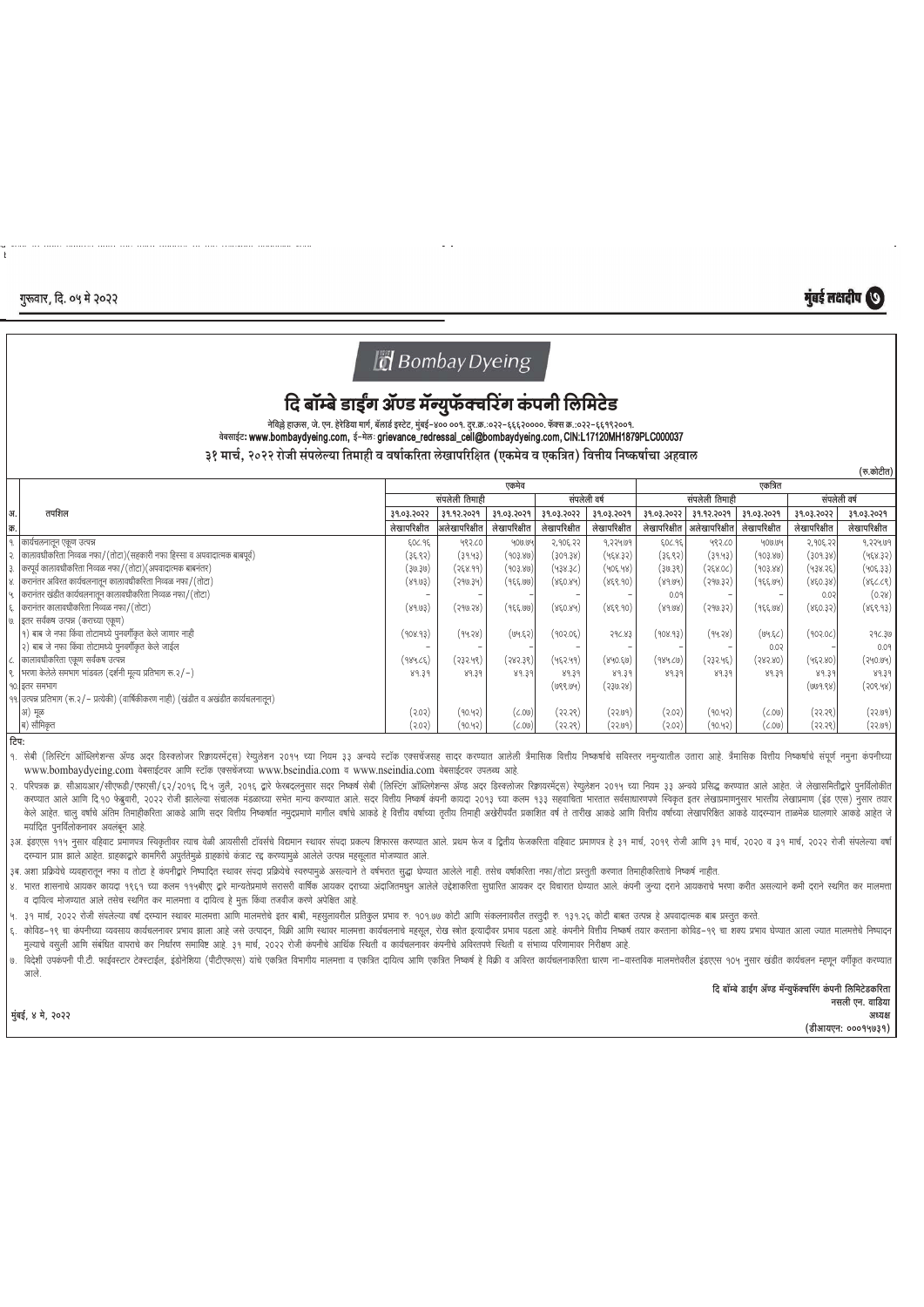**FINANCIAL EXPRESS** 

## **Corrigendum**

In the AFR ad of The Bombay Dyeing Manufacturing & Company Limited published on 05.05.2022 in Financial Express (All editions) please read in note no.2 date of meeting of Audit Committee and Board of Directors is May 4, 2022 instead of February 10, 2022. Error is regretted.